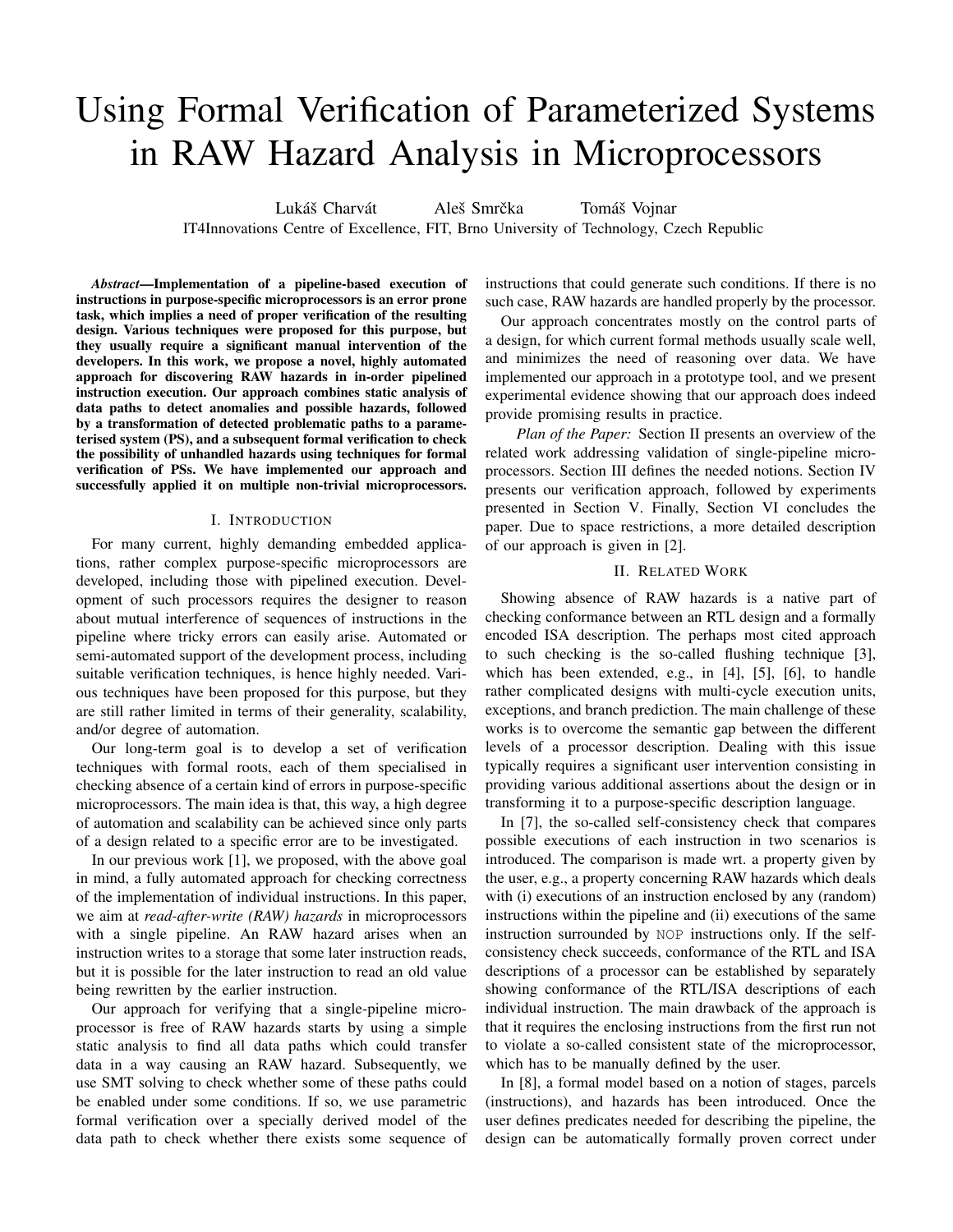a correctness criterion given in the work. Another, a bit similar approach has been proposed in [9]. The approach introduces an abstract formal model whose components are to be linked by the user with the concrete cycle-accurate implementation through a number of mappings. Afterwards, IPC [10] is used to check several properties implying correctness of the pipeline behaviour. Again, both of the above methods require a significant manual user intervention.

Compared with the above approaches, we do not aim at full conformance checking between RTL and ISA implementations. Instead, we address one specific property—namely, absence of problems caused by RAW hazards. On the other hand, our approach is almost fully automated—the only step required from the user is to identify the architectural registers.

## III. PRELIMINARIES

A *processor structure graph* (PSG) is a tuple  $G =$  $(V, E, s, t)$ . V is a finite set of vertices that is the union  $V = V<sub>s</sub> \cup V<sub>f</sub>$  of a set  $V<sub>s</sub>$  of *storages* and a set  $V<sub>f</sub>$  of *Boolean circuits*,  $V_s \cap V_f = \emptyset$ .  $V_s$  includes five types of storages, meaning that  $V_s = V_a \cup V_p \cup V_\mu \cup V_{rp} \cup V_{wp}$ where  $V_a$ ,  $V_p$ , and  $V_\mu$  are sets of *architectural*, *pipeline*, and *micro-architectural registers*, respectively, while  $V_{rp}$  and  $V_{wp}$ denote sets of *read* and *write ports of memories* (with all the sets being pairwise disjoint). We assume that architectural registers and memory ports are in the set of *programmer visible storages*  $V_{pv} = V_a \cup V_{rp} \cup V_{wp}$ . We also expect microarchitectural registers to only hold the state of processor's control logic and to be not used to carry data interchanged between programmer visible registers. Moreover, we expect all storages to have a unit write and zero read delay. Longer access times (e.g., for memory ports) can be modelled by introducing sequentially connected registers emulating the required delay. The set of Boolean circuits is the union of two types of circuits  $V_f = V_{mx} \cup V_g$  where  $V_{mx}$  is a set of circuits implementing *multiplexers* and  $V<sub>q</sub>$  is a set of the remaining (generic) circuits,  $V_{mx} \cap V_g = \emptyset.$ 

Next,  $E$  denotes a finite set of *transfer edges*. Let  $T =$  $\{d, q, st, c1, addr, en, sel, m\} \cup \{a_i, case_i \mid i \in \mathbb{N}\}$  be the set of *connection types* whose meaning will become clear below. Finally,  $s : E \to V \times \mathbb{T}$  assigns to each edge its source vertex and its connection type, and  $t : E \to V \times T$ assigns to each edge its target vertex and its type of connection. The d, st, cl, addr, en types represent commonly used data, stall, clear, address, and enable connections of registers and memory ports with the usual semantics. The q type represents a data output of the given  $v \in V$ . The m type is a special type of connection that is used to interconnect write ports of the memories with their reading counterparts. The  $a_i$  types are argument connections of functional vertices  $v_g \in V_g$ . Finally, sel and case<sub>i</sub> types are connections related to multiplexers only. The value transferred through sel connection selects which of case<sub>i</sub> inputs is propagated to the q output of the multiplexer. A detailed semantics can be found in [2].

Because each vertex  $v \in V$  can have at most one inbound edge for a single connection type, one can use a simpler notation to uniquely describe the edges. In particular, an edge  $e \in E$  that satisfies  $t(e) = (v, c), v \in V$ , can be encoded using the expression  $v.c.$ 

Given  $k > 1$  and vertices  $v_1, v_k \in V$  of a PSG, a walk from  $v_1$  to  $v_k$  is an alternating sequence of vertices and edges  $\langle v_1, e_1, v_2, ..., v_k \rangle$  where  $v_2, ..., v_{k-1} \in V, e_1, ..., e_{k-1} \in$ E, and every two subsequent vertices are incident with an edge present between them, i.e.,  $s(e_i) = (v_i, c_i), t(e_i) =$  $(v_{i+1}, c_{i+1})$  for each  $1 \leq i < k$  and  $c_1, ..., c_k \in \mathbb{T}$ . A path from  $v_1$  to  $v_k$  is a walk where no vertex appears twice, i.e.,  $i \neq j \Rightarrow v_i \neq v_j$  for all  $1 \leq i, j \leq k$ .

Since our approach builds on analysing conditions that hold in certain stages of execution of a given instruction, we now introduce a notion of edge conditions. An *edge condition* is a pair  $(e, b)$ , denoted  $e \rightarrow b$ , meaning that the value transferred over the edge  $e \in E$  is equal to some constant or variable b of bit-vector logic. By  $E$ , we denote the set of all such edge conditions.

Our approach further uses the common notion of a parameterised system (PS) operating on a linear topology where processes (i.e., executed instructions) may perform local transitions or universally/existentially guarded global transitions [11], [12]. For our purposes, it is enough to consider global transitions only. A PS is a pair  $P = (Q, \Delta)$  where Q is a finite set of states of a process and  $\Delta$  is a set of transition rules over Q. A transition rule is of the form  $\mathbb{Q}$ *j* < *i*:  $G \models$  $q \rightarrow q'$  where  $\mathbb{Q} \in \{ \forall, \exists \}, G \subseteq Q$  and  $q, q' \in Q$ . A PS induces a transition system whose configurations are finite words over Q. A configuration  $q_1...q_i...q_n$ ,  $1 \le i \le n$ , changes to  $q_1...q_i...q_n$  when the *i*th process goes from its state  $q_i$  to  $q'_i$  using some of the transition rules. The rule can be applied only if its guard is satisfied. For example, the meaning of the guard  $\forall j < i$ : G is "for every process j to the left from i (in the linear topology), the jth process should be in a state that belongs to the set  $G$ ".

We will work with the reachability problem given by a PS P, a regular set  $I \subseteq Q^+$  of initial configurations, and a regular set  $Bad \subseteq Q^+$  of bad configurations. In particular, we assume *Bad* to be given as the upward closure of a finite set  $B \subseteq Q^+$ of minimal bad configurations, this is,  $Bad = \{c \in Q^+ |$  $\exists b \in B : b \sqsubseteq c$  where  $\sqsubseteq$  is the usual sub-word relation (i.e.,  $u \sqsubseteq s_1...s_n \Leftrightarrow u = s_{i_1}...s_{i_k}$  for some  $1 \leq i_1 \leq ... \leq i_k \leq n$ ,  $0 \leq k \leq n$ ). Now, let  $R \subseteq Q^*$  denote the set of all reachable configurations. We say that the system  $P$  is safe wrt.  $I$  and *Bad* iff no bad configuration is reachable, i.e.,  $R \cap Bad = \emptyset$ .

#### IV. THE PROPOSED VERIFICATION APPROACH

This section describes our approach for verifying that the logic of data-flow control prevents RAW hazards, making it impossible for a later instruction to read incorrect (not yet updated) data, use them for a computation, and write them into some programmer visible storage. We expect the processor under verification to be described by a PSG, which can be easily obtained from a description of the processor on the register transfer level (RTL) written in common languages, such as VHDL or Verilog. For our experiments, we have, in particular, implemented a translation from RTL generated from the CodAL hardware description language [13] to PSGs.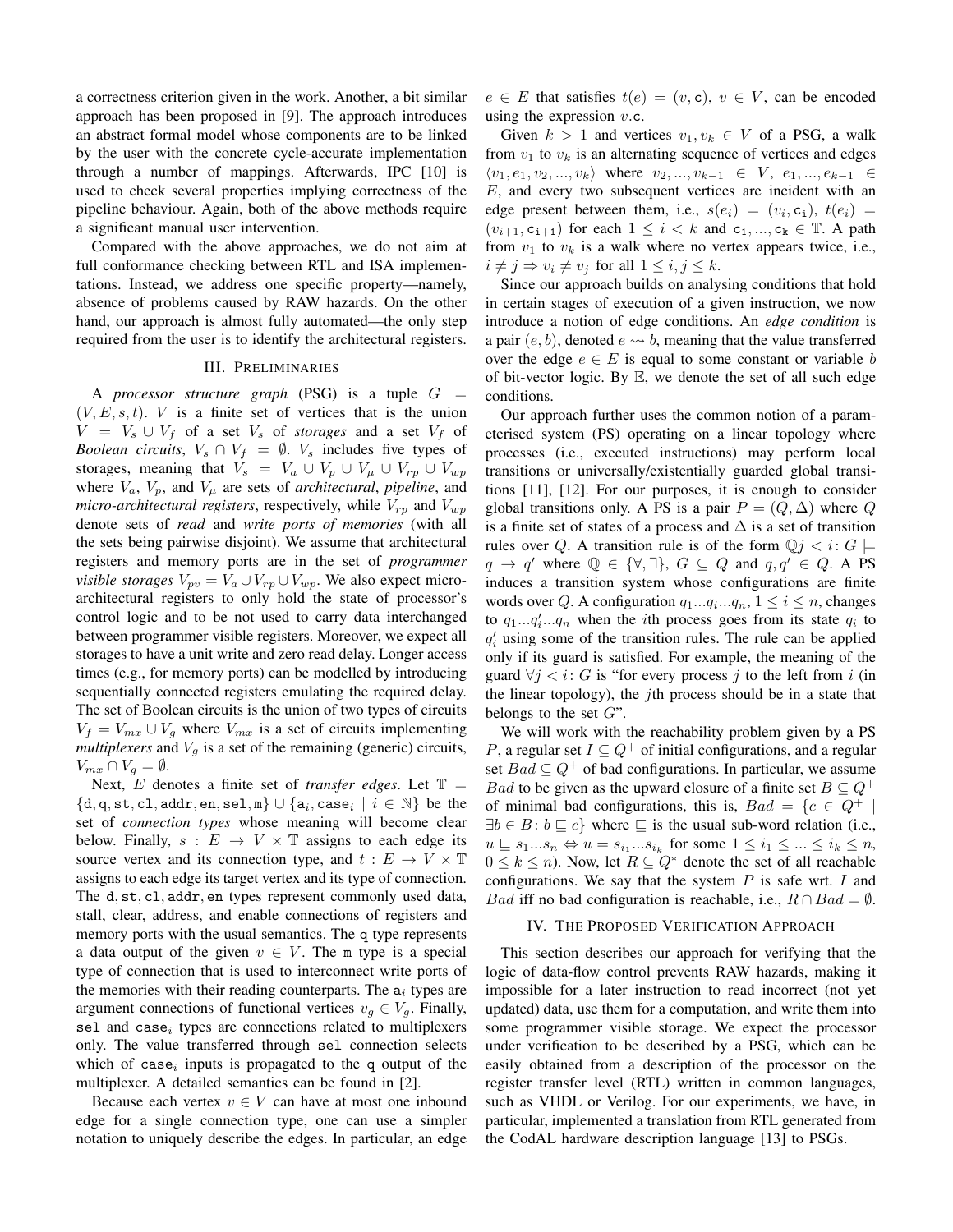

Fig. 1: A processor structure graph of a part of a RISC CPU.

Our approach consists of the following steps: (i) a dataflow analysis intended to distinguish particular stages of the pipeline, (ii) a consistency check of a correct implementation of the particular pipeline stages, (iii) a static analysis identifying constraints over data-paths of instructions that can potentially cause an RAW hazard, (iv) generation of a PS modelling mutual interaction between potentially conflicting instructions, and (v) an analysis of the constructed PS.

Example 1. Throughout the section, we will be illustrating the different steps of our approach on a running example depicted in Fig. 1. The figure shows a PSG describing a part of a simple RISC CPU. The depicted part of the CPU is used during execution of arithmetic and load/store instructions. To remain lucid, the PSG does not include any logic responsible for execution of branch instructions, and it shows only selected parts of an instruction decoder (circuits  $dec_1$  and  $dec_2$ ). Also, the write enable signal for the register  $pc$  as well as the read enable signals for the ports  $rf_1$ ,  $rf_2$  (read ports of register file  $rf$ ), and  $pm_1$  (which is a port to the program memory) are omitted because of their constant setting to "1".

The node *flow* represents the flow logic of the controller which is responsible for dealing with RAW hazards on the register file. The flow logic implements the function  $flow(sa_1, sa_2, den, da) = den \wedge (sa_1 = da \vee sa_2 = da)$ which checks the value of the enable den and the address da also connected to the write port  $rf_3$  of an earlier instruction with the addresses  $sa_1$ ,  $sa_2$  of the read ports  $rf_1$ ,  $rf_2$  of a later instruction. In case the later instruction wants to read from the same address as the writing one, the flow logic uses stall and clear signals, transferred by edges such as ir.st or wen.cl, to insert a pipeline bubble between the instructions.  $\triangleleft$ 

## *A. Data-Flow Analysis*

The input of our approach (apart from the PSG) is the identification of architectural registers including the program counter. We use a simple data flow analysis to get the number of pipeline stages and the mapping of storages and logic functions into the pipeline stages. We define a *pipeline stage* as a sub-graph of a PSG responsible for executing a singlecycle step of an instruction. The pipeline stage that a vertex (representing some storage or function) of a PSG belongs to is given by the minimum number of cycles needed to propagate data from the input of the program counter (assumed to be read from a fictive stage 0) to the output of the given vertex. Hence, as a particular case, the program counter itself belongs to stage 1.

The simple data-flow analysis that we use starts from the program counter and its stage 1 and propagates the so-far computed stages forward through the PSG, always taking the minimum of values incoming to a vertex and adding one whenever a storage other than a read port (which has a zero delay) is passed. This analysis gives us the mapping  $\varphi: V_s \to \mathbb{S}, \mathbb{S} = \{0, ..., n\}, n \in \mathbb{N}, \text{ of storage to pipeline}$ stages. Subsequently, by looking at all the storages from which there is a path to a given storage not passing through any further storage, we can easily get the *write stage* mapping  $\varphi_{wr} : V_s \to 2^{\mathbb{S}}$  describing which stages directly influence the value of the given storage. In case of the program counter, we always add the fictive stage 0. Likewise, by looking at all target storages that can be reached from a given storage by a path not passing through any further storage, one can derive the *read stage* mapping  $\varphi_{rd}$ :  $V_s \rightarrow 2^{\mathcal{S}}$  describing which stages outputs (directly connected to targeted storages) are influenced by the given storage. Pipeline stages of the storages from the PSG of Fig. 1 and the corresponding read and write stages, computed as described above, are shown in Table I.

# *B. Consistency Checking*

The second step of our method is consistency checking which checks whether the flow logic assures a correct in-order execution of all instructions through all the identified pipeline stages. This means that all instructions which are fetched from the program memory should flow from the first stage to the last stage while maintaining their execution order with no loss or duplication of an instruction. We check whether the flow logic obeys a set of rules which express how the control connections (en, st, cl) of storages in adjacent pipeline stages should be set. In particular, we use a strengthened variant of the rules proposed in [14]. The rules are expressed as formulae in bitvector logic and checked using an SMT solver. An example of a rule we check is the following: If some pipeline register of a stage s is stalled or not written, then all pipeline and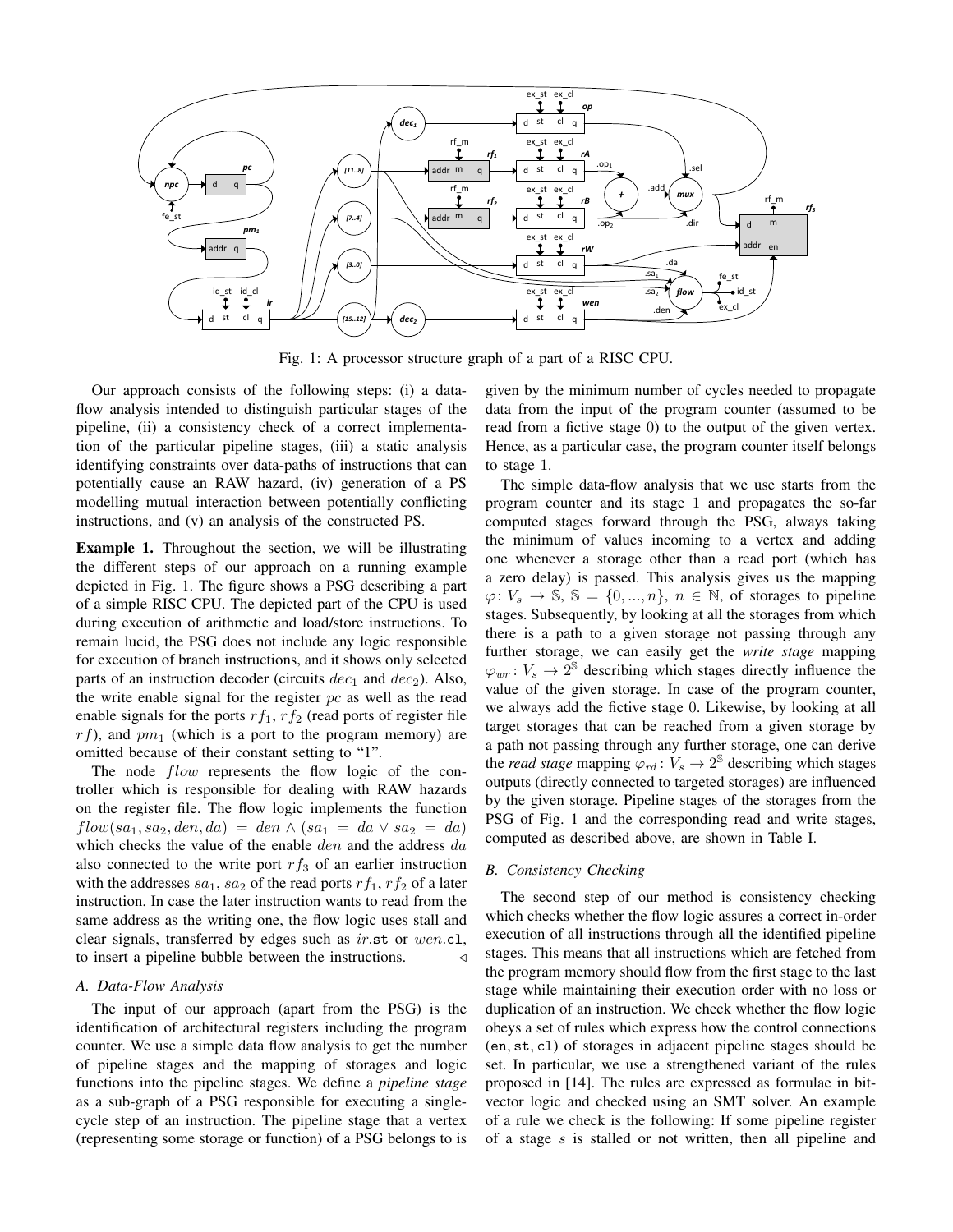architectural registers and write ports of the stage s have to be stalled or not written. Due to a lack of space, a complete list of the rules, including their formal statement, is deferred to the technical report [2].

# *C. Static Detection of Potential RAW Hazards*

In the next step, a static hazard analysis examines the PSG and the pipeline stage mappings  $\varphi$ ,  $\varphi_{wr}$ ,  $\varphi_{rd}$  determined by the data-flow analysis and identifies a finite set of socalled *hazard cases*. Each hazard case describes one possible source of an RAW hazard. In the construction of hazard cases, the most interesting step is the derivation of the so called *minimal influence path*. We define an *influence path* as a path  $\langle v_1, e_1, ..., v_k \rangle$  where the value read from a programmer visible storage  $v_1 \in V_{pv}$  can influence a value stored to an programmer visible storage  $v_{pv} \in V_a \cup V_{wp}$  by writing to a *target* storage  $v_k \in V_s$ . Each influence path must fulfill the following set of properties: (i) The target storage  $v_k$ must be either (a) an architectural register or a write port, i.e., the case when  $v_k = v_{pv}$ , or (b) a pipeline register s.t.  $t(e_{k-1}) = (v_k, c_1)$ . Indeed, clearing of the pipeline register  $v_k$  will surely influence all programmer visible storages that belong to stages  $s \geq \varphi(v_k)$ . Next, (ii) the influence path must not traverse through stall connections of pipeline registers. Such paths cannot influence the value of any programmer visible register. Their only impact can be that they stall a stage but in such a case the previously established satisfaction of the consistency rules assures the correct conservation of all the partially executed instructions. Finally, (iii) access stages of elements along the path must conform to those obtained during the data-flow analysis and these stages have to form an increasing sequence. Otherwise, there could not be any instruction capable of a data transfer along the influence path.

An error in the RAW hazard prevention logic is manifested upon the first write of incorrect data into some programmer visible storage of the design. Therefore, it is sufficient to further work only with the minimal influence path which is an influence path where  $v_i \notin V_a \cup V_{wp}$  and  $t(e_{i-1}) \notin V_p \times \{c1\}$ for all  $1 \lt i \lt k$ . To discover the minimal influence paths in the given PSG, one can think of using a standard breadthfirst search with the rules (i-iii) and the minimality checked on-the-fly.

A hazard case  $(v_w, s_w, v_r, s_r, v_t, s_t, \pi)$  consists of (i) a programmer visible storage  $v_w$  (i.e., a register or a writing port of the memory), (ii) its write stage  $s_w \in \varphi_{wr}(v_w)$ , (iii) a reading storage  $v_r$  such that  $v_r = v_w$  if  $v_r$  is a register or such that  $v_r$  and  $v_w$  are ports of the same memory, (iv) the read stage  $s_r \in \varphi_{rd}(v_r)$  such that  $s_r < s_w$  in order that the storage is read before it is written to evoke the RAW hazard, (v) a target storage  $v_t$  where the potentially incorrect value read from  $v_r$  is stored, (vi) a stage  $s_t \in \varphi_{wr}(v_t)$ ,  $s_r \leq s_t$ , in which the incorrect value is stored, and (vii) a minimal influence path  $\pi$  describing how data are propagated from  $v_r$  to  $v_t$  between the stages  $s_t$  and  $s_t$ . Note that since the definition of a hazard case speaks about storages, their access stages, and the path along which the problematic data is transferred, it is not related to a single instruction only but to an entire

TABLE I: Pipeline stages and potential hazards.

| <b>Storage</b> | Type | Stage          | Write stages     | Read stages    | Potential |
|----------------|------|----------------|------------------|----------------|-----------|
|                |      | φ              | $\varphi_{wr}$   | $\varphi_{rd}$ | hazard    |
| pc             | arch |                | $\{0, 1, 2, 3\}$ | 0, 1           |           |
| $pm_1$         | port |                |                  |                | ×         |
| ir             | pipe | $\overline{2}$ | $\{1, 2, 3\}$    | $\{0,1,2\}$    |           |
| $rf_1$         | port |                |                  |                |           |
| $rf_2$         | port |                |                  | 2              |           |
| op             | pipe | 3              | 2,3              | [0, 3]         |           |
| rA             | pipe | 3              | 3                | 0.3            |           |
| rB             | pipe | 3              | 2, 3             | 0, 3           |           |
| rW             | pipe | 3              | 2.3              | [0, 1, 2, 3]   |           |
| wen            | pipe | 3              | 2,3              | [0, 1, 2, 3]   |           |
| $rf_3$         | port | 4              | 3 <sup>1</sup>   |                |           |

class of instructions. Further, note that the case when  $s_r = s_w$ is not included since the consistency checking guarantees an isolated execution of the instructions.

Example 2. Consider results of data-flow analysis computed for the PSG from Fig. 1 shown in Table I. In the table, one can see that there is a potential RAW hazard on storage  $rf$ because, for example, its read port  $rf_2$  can be read in stage 2  $(\varphi_{rd}(rf_2) = \{2\})$ , and its write port  $rf_3$  can be written in stage 3 ( $\varphi_{wr}(rf_3) = \{3\}$ ). Therefore, the subsequent verification will include a check whether a RAW hazard is indeed possible between two classes of instructions. The first one consists of instructions writing to  $rf_3$  at address a in stage 3. The other includes instructions reading from  $rf_2$  at the same address  $a$  in stage 2. In the PSG, there are several target storages, such as  $rf_3$  and  $pc$ , where the reading instruction can store potentially incorrectly fetched data. Thus, multiple hazard cases need to be considered. For example, assume the  $rf_3$ as a target. There are multiple minimal influence paths leading to  $rf_3$ , e.g.,  $\pi_1 = \langle rf_2, rB.d, rB, +.op_2, +, mux.add,$ mux, rf<sub>3</sub>.d, rf<sub>3</sub>) or  $\pi_2 = \langle rf_2, rB.d, rB, mux.dir,$ mux,  $rf_3$ .d,  $rf_3$ ). This means that the following two hazard cases need to be investigated:  $(r f_3, 3, r f_2, 2, r f_3, 3, \pi_1)$ and  $(r f_3, 3, r f_2, 2, r f_3, 3, \pi_2)$ . An analogical process is then applied for  $pc$  as the target.

# *D. Generation of a PS Modelling the Possible Hazards*

We will now describe how the behaviour of the instructions given by constraints of a hazard case can be modelled and verified for correctness using a PS  $P = (Q, \Delta)$ . In the system P, we map n instructions in the pipeline to n processes in a linear array (with the earliest on the left). Initially, they are in a state saying that their execution has not started. Then, they proceed through individual stages of the pipeline during which they may interact with each other by the means of pipeline flow logic, e.g., an earlier instruction may force a later instruction to be stalled, or cleared. Finally, the instructions end up in a state denoting that they left the pipeline.

Let us have a hazard case  $(v_w, s_w, v_r, s_r, v_t, s_t, \pi)$ . In the system P, we model interactions among three classes of processes (and hence 3 types of instructions)  $\mathbb{K} = \{w, rw,$  $any$ . The w-class includes every instruction that writes to storage  $v_w$  in stage  $s_w$ . The rw-class includes instructions that read from storage  $v_r$  in stage  $s_r$ , perform a data computation that involves the data path  $\pi$ , and write to storage  $v_t$  in stage  $s_t$ . The *any*-class instructions are used as pipeline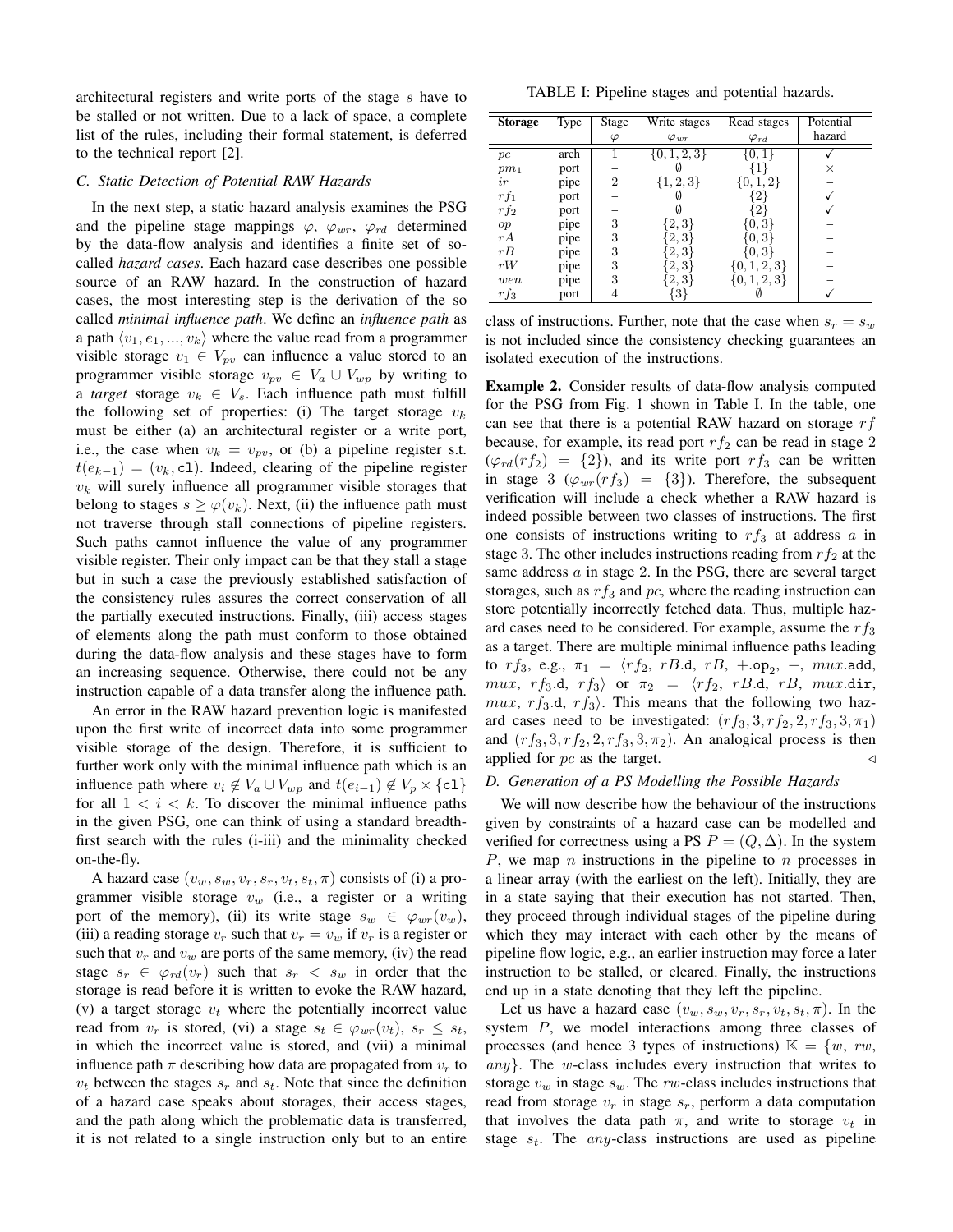filler representing ANY other instruction. The set of states of a parametrized system P is then given by pairs  $(k, s) \in \mathbb{K} \times \mathbb{S}$ where  $k$  given a type of an instruction and s gives the stage in which the instruction is currently executing. Hence,  $Q \subseteq \mathbb{K} \times \mathbb{S}$ , and we will use the notation  $q_s^k$  to denote a stage  $(k, s) \in Q$ . For a pipeline of length m, the sequence  $q_0^k, ..., q_m^k$ records each step of a k-class instruction in the pipeline.

To simplify the following explanation of the transition relation  $\Delta$ , we assume existence of a mapping  $\xi$  and predicates  $R^{st}$ ,  $R^{cl}$ ,  $R^{cf}$ . The mapping  $\xi: Q \rightarrow 2^{\mathbb{E}}$  describes the behaviour of an instruction using a set of edge conditions that hold in the given state  $q \in Q$ . The construction of the mapping  $\xi$  is based on the hazard case and its major step is determination of edge conditions required to (i) perform a write to  $v_w$  in stage  $s_w$ , (ii) make a read from  $v_r$  in stage  $s_r$ , (iii) propagate data over the influence path  $\pi$  in stages  $s_r, ..., s_t$ <sup>1</sup>, and (iv) make a write to  $v_t$  in stage  $s_t$ . The conditions found in (i) are used to form the mapping  $\xi$  for states of the  $w$ -class instruction while those from  $(ii-iv)$  are related to the rw-class.

Next, the predicates  $R^{st}$ ,  $R^{cl} \subseteq \mathbb{S} \times Q^2$ ,  $R^{cf} \subseteq Q^2$  reflect the pipeline's control logic which disallows some instruction interleavings. The predicate  $R^{st}(s, q_{s_1}^{k_1}, q_{s_2}^{k_2})$ , resp.  $R^{cl}(s +$  $(1, q_{s_1}^{k_1}, q_{s_2}^{k_2})$ , evaluates to true for  $s, s_1, s_2 \in \mathbb{S}$ ,  $k_1, k_2 \in \mathbb{K}$ iff edge conditions  $\xi(q_{s_1}^{k_1}) \cup \xi(q_{s_2}^{k_2})$  that hold in states  $q_{s_1}^{k_1}$ ,  $q_{s_2}^{k_2}$  lead to stalling, resp. clearing, of the stage s, resp.  $s + 1$ . The predicate  $R^{cf}$  holds iff conditions  $\xi(q_{s_1}^{k_1}) \cup \xi(q_{s_2}^{k_2})$  are in contradiction meaning that concurrent presence of instructions in states  $q_{s_1}^{k_1}$ ,  $q_{s_2}^{k_2}$  is impossible within the verified design. The needed reasoning over edge conditions to evaluate the predicates can be done automatically, e.g., by utilizing bitvector solver [15].

Now, to retain in order execution, an  $k$ -class instruction yields a step  $q_s^k \to q_{s+1}^k$ ,  $s \in \mathbb{S}$ ,  $k \in \mathbb{K}$  if there is no earlier instruction in stage  $s + 1$ . Moreover, an instruction stays in the same state  $q_{s_1}^{\overline{k}_1}$ , i.e., yields a step  $q_{s_1}^{k_1} \rightarrow q_{s_1}^{k_1}$ ,  $s_1 \in \mathbb{S}$ ,  $k_1 \in \mathbb{K}$ , in the case when there exists another instruction in state  $q_{s_2}^{k_2}, s_2 \in \mathbb{S}, k_2 \in \mathbb{K}$ , for which  $R^{st}(s_1, q_{s_1}^{k_1}, q_{s_2}^{k_2})$  holds. An instruction in state  $q_{s_1}^{k_1}$  is cleared if there exists another instruction in state  $q_{s_2}^{k_2}$  causing  $R^{cl}(s_1 + 1, q_{s_1}^{k_1}, q_{s_2}^{k_2})$  to be positive and simultaneously  $R^{st}(s_1, q_{s_1}^{k_1}, q_{s_2}^{k_2})$  to be negative. The clearing of an instruction is represented by a transition  $q_{s_1}^{k_1} \rightarrow q_{s_1+1}^{any}$ , where  $q_{s_1+1}^{any}$  denotes a state of an any-class instruction in stage  $s_1+1$ . As for the conflicting case, presence of an instruction in state  $q_{s_1}^{k_1}$  is considered as spurious if there exists an instruction in a state  $q_{s_2}^{k_2}$  so that  $R_{\cdot}^{cf}(q_{s_1}^{k_1}, q_{s_2}^{k_2})$  is positive. To avoid false alarms, a transition  $q_{s_1}^{k_1} \rightarrow q_{s_1+1}^{any}$  is made in such a case. All of the above mentioned transition rules can be encoded into  $\Delta$  by using existentially and universally guarded transitions. For technical details about the encoding and as well as description of the predicates  $R^{st}$ ,  $R^{cl}$ ,  $R^{cf}$  and the mapping  $\xi$ , we kindly refer reader to [2].

Example 3. Consider the first hazard case from Example 2. We will demonstrate the reasoning done in order to define

value of the predicate  $R^{st}(2, q_2^{rw}, q_3^{w})$ , that is, whether concurrent presence of two instructions in states  $q_2^{rw}$ ,  $q_3^w$  implies stalling of stage 2. Presence of an  $w$ -class instruction in state  $q_3^w$  implies validity of the edge conditions  $\xi(q_3^w) = \{rf_3$ .en  $\leadsto$ 1,  $rf_3$  addr  $\rightsquigarrow a$ } (meaning that a write to register a is enabled). Similarly, existence of  $rw$ -class instruction in state  $q_2^{rw}$  means that the edge conditions  $\xi(q_2^{rw}) = \{rf_2 \neq \infty$  $1, rf_2$  addr  $\rightsquigarrow a$  (enabling reading from register a) to hold.

Now, we take arbitrary representative pipeline storage from stage 2, e.g., register ir. This can be done because the requirement for stalling of all storages of the stalled stage is one of the previously checked consistency rules. Stalling of the stage 2 thus necessary means setting the value of its stall edge  $ir$ .st to "1". The value of ir.st is computed by  $flow$  circuit. Therefore, the value of the predicate  $R^{st}(2, q_2^{rw}, q_3^{w})$  corresponds to  $flow(sa_1, sa_2, den, da) = den \wedge (sa_1 = da \vee sa_2 = da)$ . Because  $rf_3$  en  $\leadsto 1 \in \xi(q_3^w)$  and both edges  $flow$  den,  $rf_3$  en have the same source vertex wen and its connection q, one can derive that  $flow$  den  $\rightsquigarrow$  1. Similarly, because  $rf_3$  addr  $\rightsquigarrow$  a,  $rf_2$ .addr  $\leadsto a \in \xi(q_3^w) \cup \xi(q_2^{rw})$ , and the pairs of edges  $(rf_3.\text{addr}, flow.\text{da})$ , resp.  $(rf_2.\text{addr}, flow.\text{sa}_2)$ , share common source vertex rW, resp. [7..4], we can state  $flow$  da  $\rightsquigarrow a$ and  $flow.\texttt{sa}_2 \rightsquigarrow a$ . Thus,  $flow(sa_1, a, 1, a) = 1 \wedge (sa_1 =$  $a \vee a = a$ ) and so  $R^{st}(2, q_2^{rw}, q_3^{w})$  surely evaluates to true.  $\triangleleft$ 

Initially, any instruction of  $w$ ,  $rw$  as well as  $any$  class can enter the pipeline. Therefore, the regular set  $I$  of initial states is  $({w, rw, any} \times {0})^+$ . In order to describe bad configurations, we have to determine the number of cycles  $h$ , during which an rw-class instruction must not store a value into  $v_t$  because it would necessary mean that the written data were incorrectly fetched. From the hazard case, we know that data supposed to be written to  $v_t$  are computed in stage  $s_t$ , and the computed value is *committed* to  $v_t$  in the next cycle, i.e., in stage  $s_t + 1$ . To ensure that data computed in stage  $s_t$  are correct, no write to  $v_w$  can occur for  $s_t - s_r$  cycles. Otherwise, during the execution of an  $rw$ -class instruction, there would be an update of storage  $v_r$  that is read by the instruction and thus the instruction would perform computation with incorrect data. Because a RAW hazard is exhibited only after commitment of the incorrectly fetched data to  $v_t$ , the value of h is given by  $(s_t + 1) - s_r$ . Hence, for w-class instructions, we consider h subsequent states following the one involving write to  $v_w$ , i.e.,  $q_{s_w+1}^w, ..., q_{s_w+h}^w$ , as *hazardous*. A configuration is considered as bad if it includes an occurrence of a hazard state followed by a state  $q_{s_t+1}^{rw}$  of an rw-class instruction.

The reachability problem defined by the parametrized system P and by the sets of initial and bad states can be checked using techniques described, e.g., in [12], [16].

Example 4. Consider the first hazard case described in Example 2 to be present in five staged CPU. The execution of a w-class instruction writing to register file port  $rf_3$  is described by a process going through the sequence of states  $q_0^w, q_1^w, q_2^w, q_3^w, q_4^w, q_5^w, q_6^w$  where  $rf_3$  is written in state  $q_3^w$  and  $q_0$ ,  $q_6$  denote initial, resp. final, state. The execution of the rw-class instructions reading from port  $rf_2$ and writing to port  $rf_3$  passed through the sequence of states

<sup>&</sup>lt;sup>1</sup>This step includes, e.g., a calculation of edge conditions that must hold for selectors of multiplexers of the path  $\pi$ .